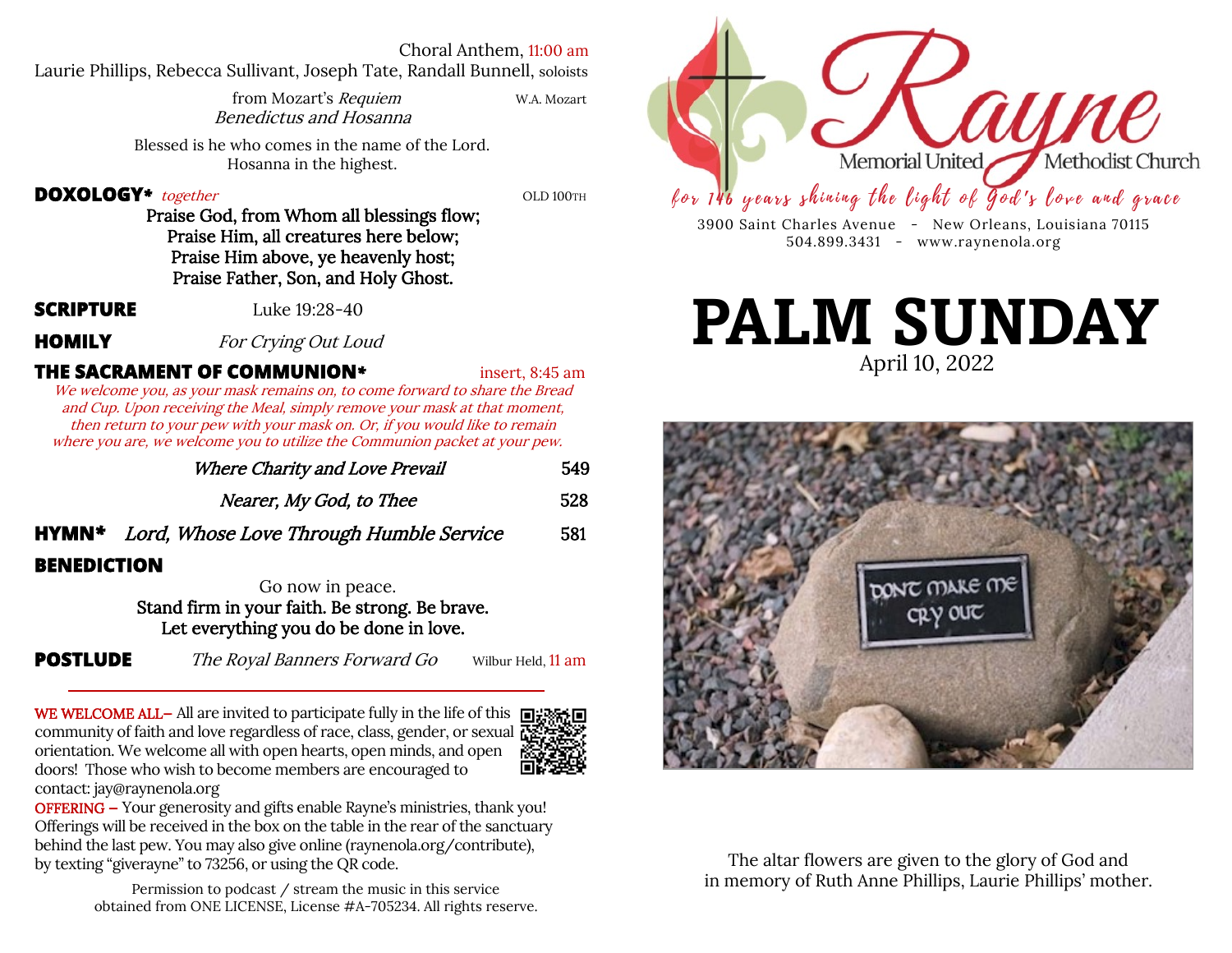# **THE CELEBRATION OF THE GOSPEL**

#### All are invited to participate in any of our activities, and to become a part of this community of faith and love.

**GATHERING** Rev. Jay Hogewood

Jesus, you sometimes left so that people could face themselves. May we face ourselves, in the wilderness and the world, and recognize the forces that drive us, so that they do not always drive us. Amen. ~ Corrymeela Community

# **PRELUDE PROCESSION** Hosanna, Loud Hosanna 278

### **CHILDREN'S CHOIR** 11:00 am

*Hosanna***!** Lynn Russell

**CALL TO WORSHIP**<sup>\*</sup> *responsively* Rev. Marissa Teauseau Horvath Sing glory to God in the highest heaven.

Hosanna in the highest!

Our savior has come to waving palms and cheers of praise.

# Blessed is the One who comes in the name of the Lord.

Jesus has come to show us the greatness of God's love. Hosanna in the highest!

**HYMN***\** All Glory, Laud, and Honor 280

## **PRAYER** together

The grace and mercy of our Savior, Jesus, be with you. And also with you.

### Let us pray:

God, our help in ages past, our hope for years to come, be with us in the joys and sorrows of life. We turn to you this day, knowing that we will not be put to shame. Be at our side when the crowd shouts "Hosanna!" Be with us also when the crowd turns, as those who loved Jesus fell away. Their story is our story. Be with us in the telling that we may walk with Jesus once more on the long journey of Holy Week.

# **THE LORD'S PRAYER** together 11:00 am

Our Father who art in heaven, hallowed be thy name. Thy kingdom come, thy will be done on earth as it is in heaven. Give us this day our daily bread, and forgive us our trespasses as we forgive those who trespass against us. Lead us not into temptation but deliver us from evil. For thine is the kingdom, the power, and the glory, forever. Amen.

*\**The People Standing

# **RESPONSE** *together* More Love to Thee, O Christ 453 (verse 1)

More love to thee, O Christ, more love to thee! Hear thou the prayer I make on bended knee. This is my earnest plea: More love, O Christ, to thee; more love to thee, more love to thee!

# **SACRAMENT OF BAPTISM** 39

Cecilia Claire Ghabrial 8:45 am

Born -November 28, 2021 Parents - Jennifer and Matty Brother - Otis

### Child of Blessing, Child of Promise 611

### singing together

Child of blessing, child of promise, baptized with the Spirit's sign; with this water God has sealed you unto love and grace divine.

Child of joy, our dearest treasure, God's you are, from God you came. Back to God we humbly give you; live as one who bears Christ's names.

**THE RED STEPS** A Special Time for Our Children At this time, children age 3 years old through 2nd grade may come forward to the front of the sanctuary for a time of sharing with the pastors then attend children's church in the education building.

**MOMENT OF MINISTRY Gyl Wadge Switzer** Luke's House Clinic, director

# **OFFERING**

Cassie Segal, 8:45 am

*Jerusalem, My Destiny* Rory Cooney

Refrain

I have fixed my eyes on your hills, Jerusalem, my destiny! Though I cannot see the end for me, I cannot turn away. We have set our hearts for the way, this journey is our destiny. Let no-one walk alone. The journey makes us one.

Other spirits, lesser gods, have courted me with lies. Here among you I have found a truth which bids me rise.

See, I leave the past behind; a new land calls to me. Here among you now I find a glimpse of what may be.

In my thirst, you let me drink the waters of your life. Here among you I have met the savior, Jesus Christ.

O city of hosannas! O city of the cross! The hour is upon us! I have come within your walls!